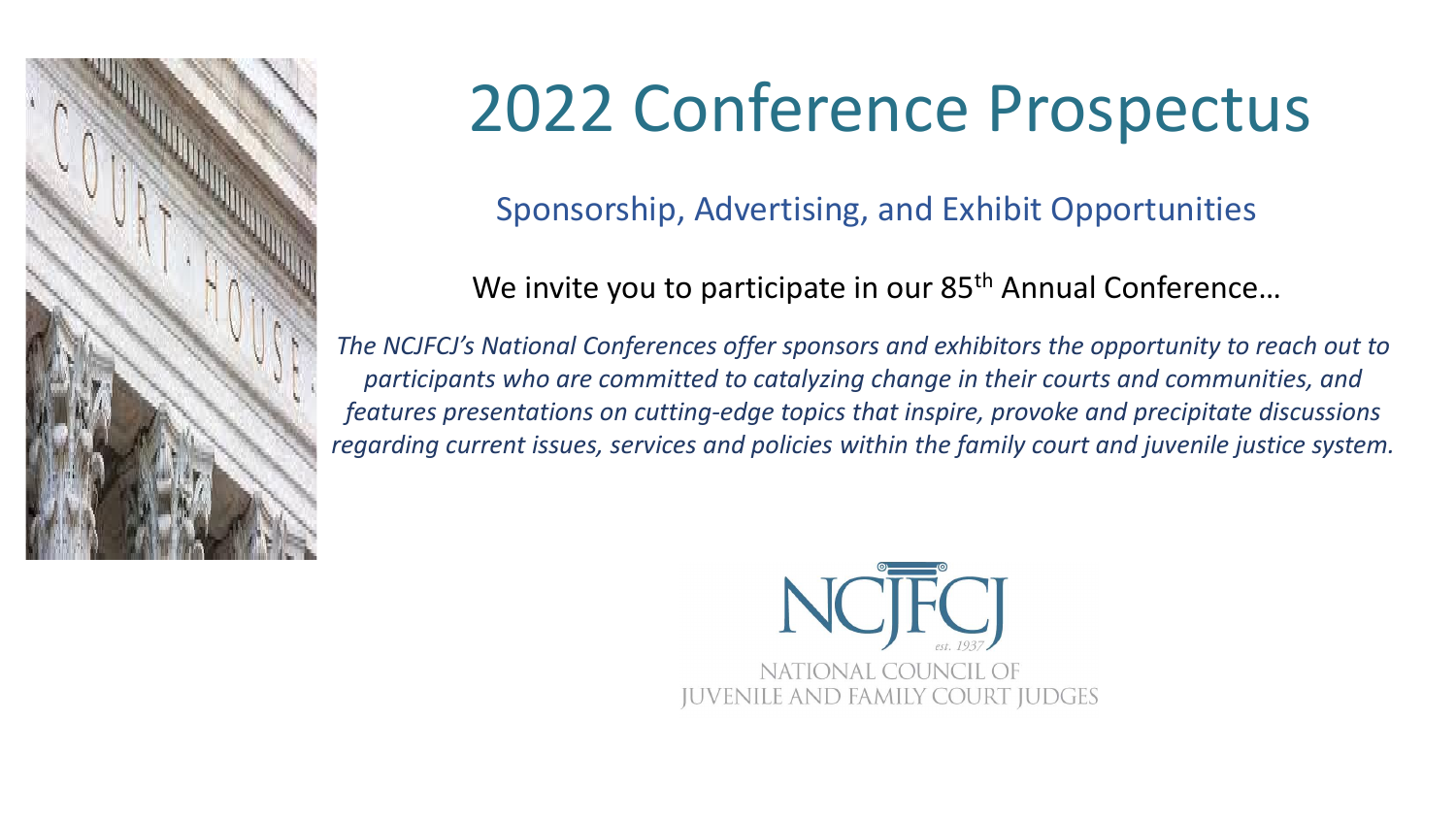## **Why Sponsor the NCJFCJ National Conferences?**

- The NCJFCJ is the gateway to decision-makers, policy drafters and service providers related to child abuse and neglect, domestic violence, family law and juvenile justice.
- More than 600 multi-disciplinary participants gather, including NCJFCJ members, juvenile and family court judges, probation officers, court administrators, attorneys, government personnel, and other court affiliates and community advocates from around the United States and abroad.
- It is the perfect place for your business to showcase new products, meet potential customers, and network with experts.
- Conference participants seek information and services to help them better serve their communities and constituents.
- This is your opportunity to partner in the pursuit of advancing best practices, products, and solutions for families seeking justice.

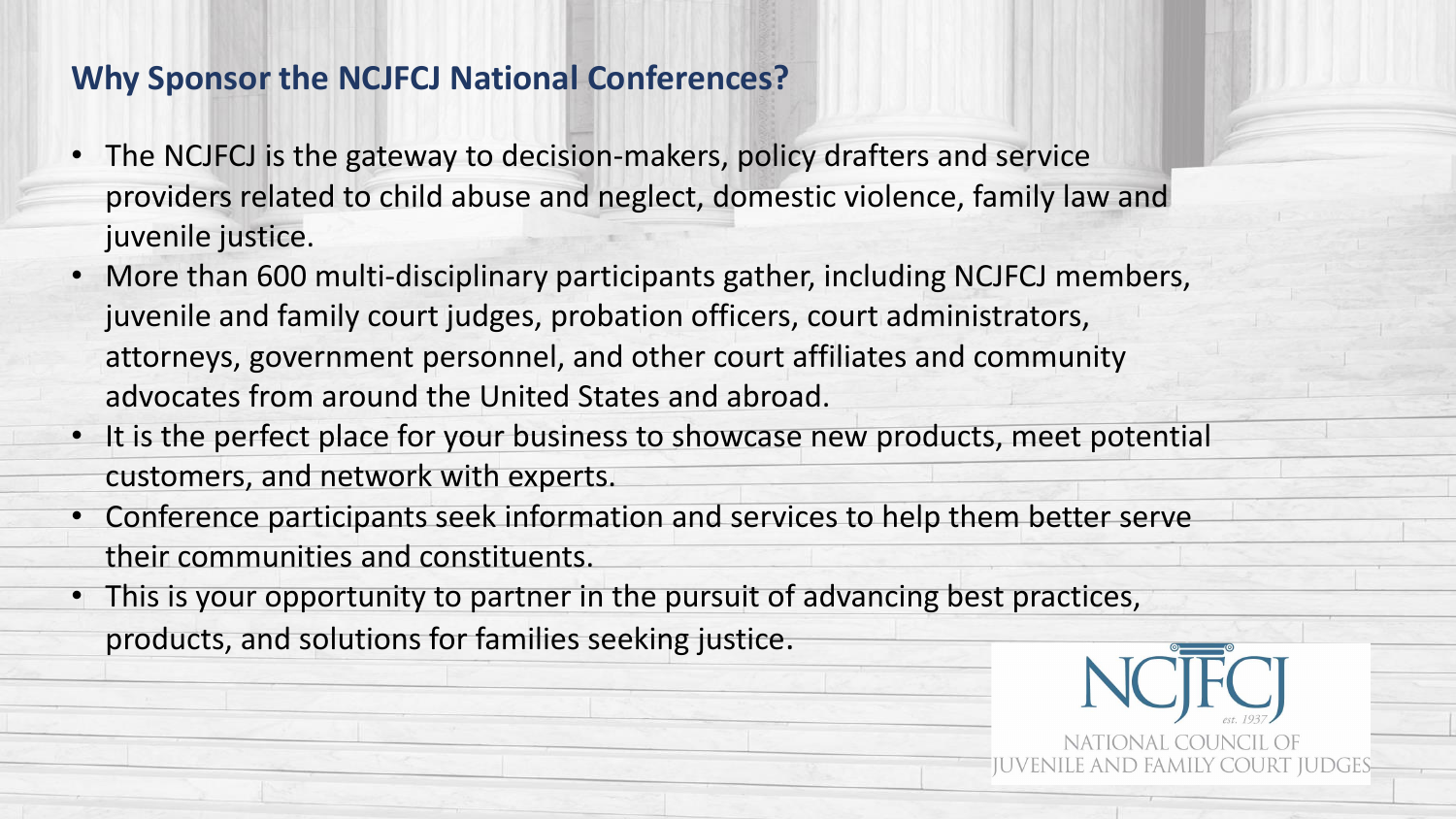# Sponsorship Levels at a Glance

# **Presenting**  \$25,000 **Gold Gold**

Only 1 per Conference

- Brief remarks by your representative before the opening keynote session
- Premiere exhibit space
- Highest promotion & sponsor placement
- Eight full conference registrations
- One-year organizational membership
- Custom banners with sponsorship level and logo
- Highest level of promotion via NCJFCJ social media
- Full-page, full-color ad prominently placed in conference program
- Marketing piece distributed to participants
- Logo & link to your website in conference marketing
- Onsite print and digital recognition
- Thank you and recognition from the podium

# **Platinum \$20,000**

- Recognition at an event
- Expanded exhibit space • Second highest sponsor
- placement and promotion • 6 full conference registrations
- 5 one-year individual memberships
- Sponsor banners with logo
- Highest level of promotion via NCJFCJ social media
- Premiere full-page, full-color conference program ad
- Marketing piece distributed to each participant
- Logo & website link in all conference marketing
- Onsite print and digital recognition
- Thank you and recognition from the podium

# **\$15,000 Silver**

- One Exhibit table with premium placement
- 4 full conference registrations
- 4 complimentary 1-year memberships
- Onsite print and digital recognition
- Sponsor banners with level and logo
- Prime promotion via NCJFCJ social media
- A full-page, full color conference program ad
- Marketing piece distributed to each participant
- Special recognition at sponsored event
- Logo and link to your website in all conference marketing

# **\$10,000 Bronze**

- One exhibit table with prime placement
- 3 conference registrations
- 3 complimentary 1-year memberships
- Logo & link on all conference marketing
- Promotion via NCJFCJ social media channels
- A half page, full color ad in conference program disseminated to all participants
- Marketing piece distributed to each participant
- Onsite print and digital recognition
- Special recognition at conference event

# **\$5,000**

- One exhibit table with preferred placement
- 2 conference registrations
- 2 complimentary 1-year memberships
- Logo & link on all conference marketing
- Promotion via NCJFCJ social media channels
- A quarter page full color ad in conference program
- Marketing piece distributed to each participant
- Onsite print and digital recognition
- Recognition at event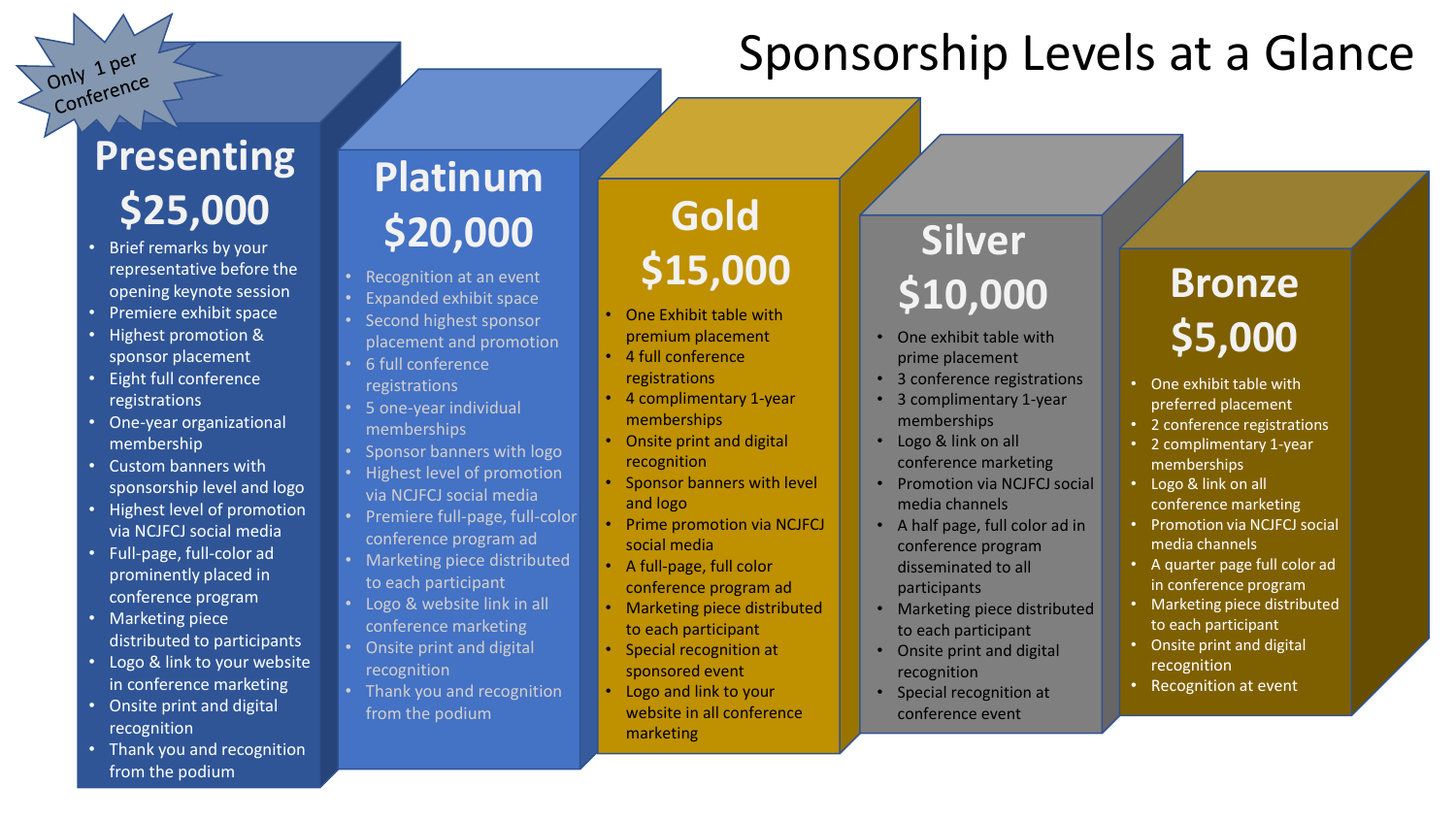# **Additional Conference Marketing Options**

#### **Conference App Sponsor - \$6,000**

*Your company name is front and center for all participants with this sponsorship.* 

- Highly visible sponsoring exhibit booth
- Company name will be the password for our official Conference App
- Front-page banner ad on the app.

*In order to access conference materials, schedule, and participant list before and after each conference, participants will need to remember your name.* 

### **Conference Wi-Fi Sponsor - \$6,000**

*Your company name is front and center for all participants with this sponsorship too.* 

- Highly visible sponsoring exhibit booth
- Company name will be the password to access the Conference Wi-Fi.

*With this sponsorship, a sponsoring exhibit booth is included, and your company name will be the password for our official conference WiFi.* 

#### **Conference Program Sponsor - \$5,000**

*Sponsorship includes a full-color, full-page premium placed ad in the on-site program book.* 

- Full page ad
- Onsite digital signage

*This is a great way to get your information in front of conference participants, many of whom utilize the program as their go-toresource throughout the conference*

> responses<br>
> interactions<sup>collected</sup><br> **management** customer

> > atauser

∞refers<br>.Sites<del>∵</del>

#### **Tote Sponsor \$6,000 per conference**

*Sponsor conference tote bags with your company logo prominently printed on every tote*

- Highly visible sponsoring exhibit booth
- **Onsite digital** signage

Emarketing

**Sonline** 

#### **Conference Tote Insert - \$1,000**

*A tote bag insert is an easy and budget-friendly way to reach more than 600 participants. Your marketing piece is distributed with all conference tote bags. The marketing piece can be a flier, pen, magnet, etc., as long as it is a single item and able to be shipped to the hotel directly. Items must be shipped to arrive by Friday in time for assembly. Additional Shipping requirements will be forwarded at time of payment.*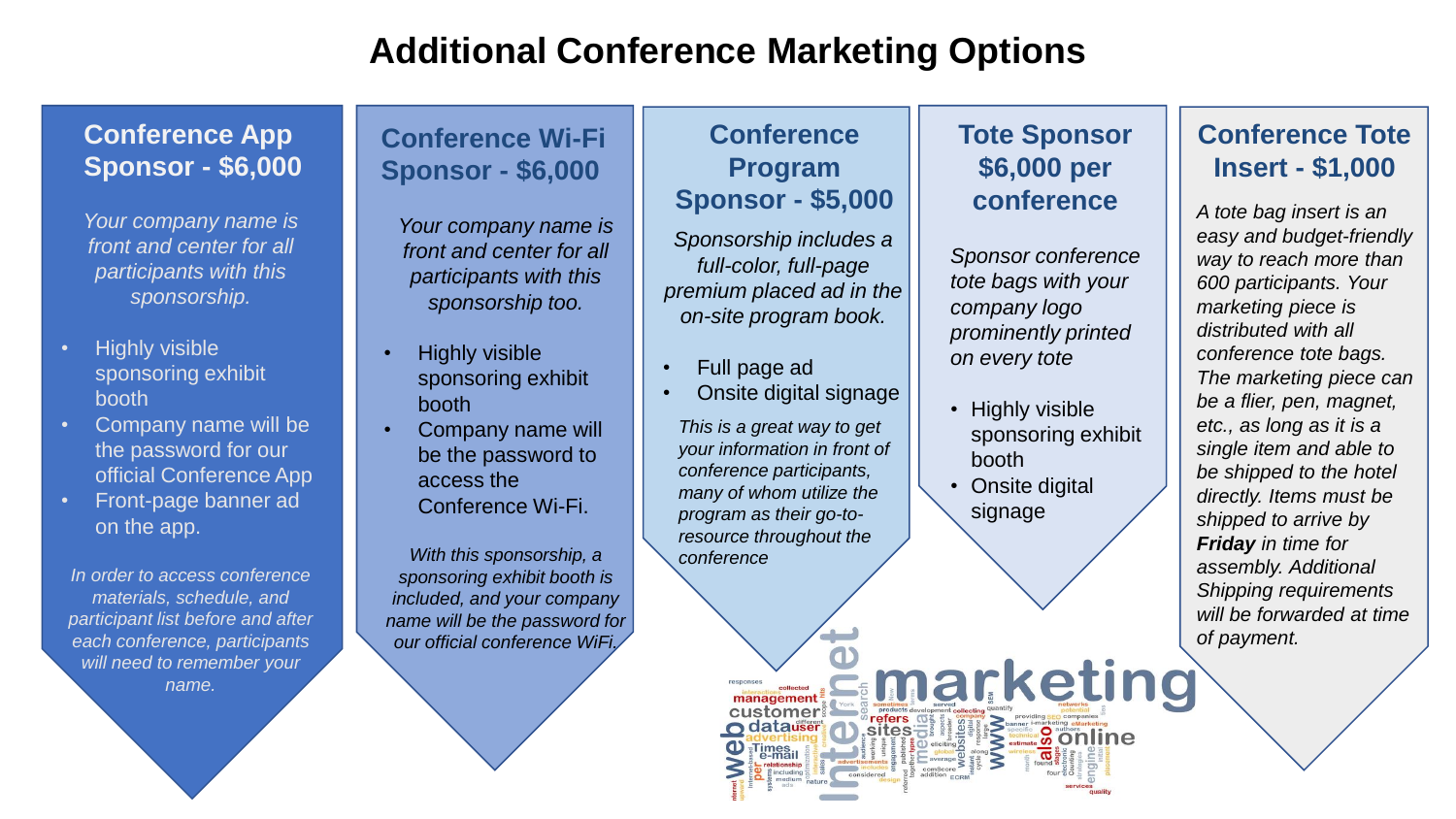# Exhibit & Sponsor Opportunities

## **Corporate Exhibiting Sponsor – \$3,000**

## **Non-Profit/Government Exhibiting Partner – \$2,500**

NCJFCJ's Exhibiting Sponsorship is an opportunity to exhibit and market your organization while supporting the NCJFCJ Mission promoting justice for families in the court system. This is ideal for our non-profit partners and government entities.

## **Exhibiting Sponsorship includes:**

- One exhibit table with highly visible placement with two full conference registrations
- Additional  $3<sup>rd</sup>$  & 4<sup>th</sup> registrations at early-bird member rate
- Various promotion via NCJFCJ social media channels
- Logo and listing in conference program
- Marketing piece distributed to each participant
- Logo and link to your website in all conference marketing, conference app., NCJFCJ website and NCJFCJ InSession e-magazine
- Onsite print and digital recognition

## **Exhibit & Sponsorship Deadlines**

To be listed in print and digital marketing materials, your exhibit or sponsorship application must be confirmed (signed agreement and payment received) by June 10 for the 85th Annual Conference. **Sponsorship benefits require a high-quality print-ready version of your logo (PSD and/or EPS) by 6/10/22.**

#### **Exhibit Fee of \$1,000 Includes:**

- Tabletop Exhibit Space with a draped six-foot table with two chairs
- Listing in the conference program and app
- Participation for one person inclusive of all conference activities *A conference registration fee is required*

*for each additional person (the current non-member rate unless a current member). Members receive a discount.*

### **Live Exhibit Show Schedule**

#### **Sunday**

| $12:00 - 4:00$ p.m.      | <b>Exhibit Registration &amp; Set-up</b>                   |
|--------------------------|------------------------------------------------------------|
| $4:30 - 7:30$ p.m.       | <b>Welcome Reception and</b><br>Networking in Exhibit Hall |
| <b>Monday</b>            |                                                            |
| $7:30$ a.m. $-5:30$ p.m. | Exhibits open                                              |
| <b>Tuesday</b>           |                                                            |
| $7:30$ a.m. $-5:30$ p.m. | Exhibits open                                              |
|                          |                                                            |

#### **Wednesday (optional)**

7:30 a.m. – 10:30 a.m. Exhibits open 10:30 – 12:00 p.m. Exhibit dismantling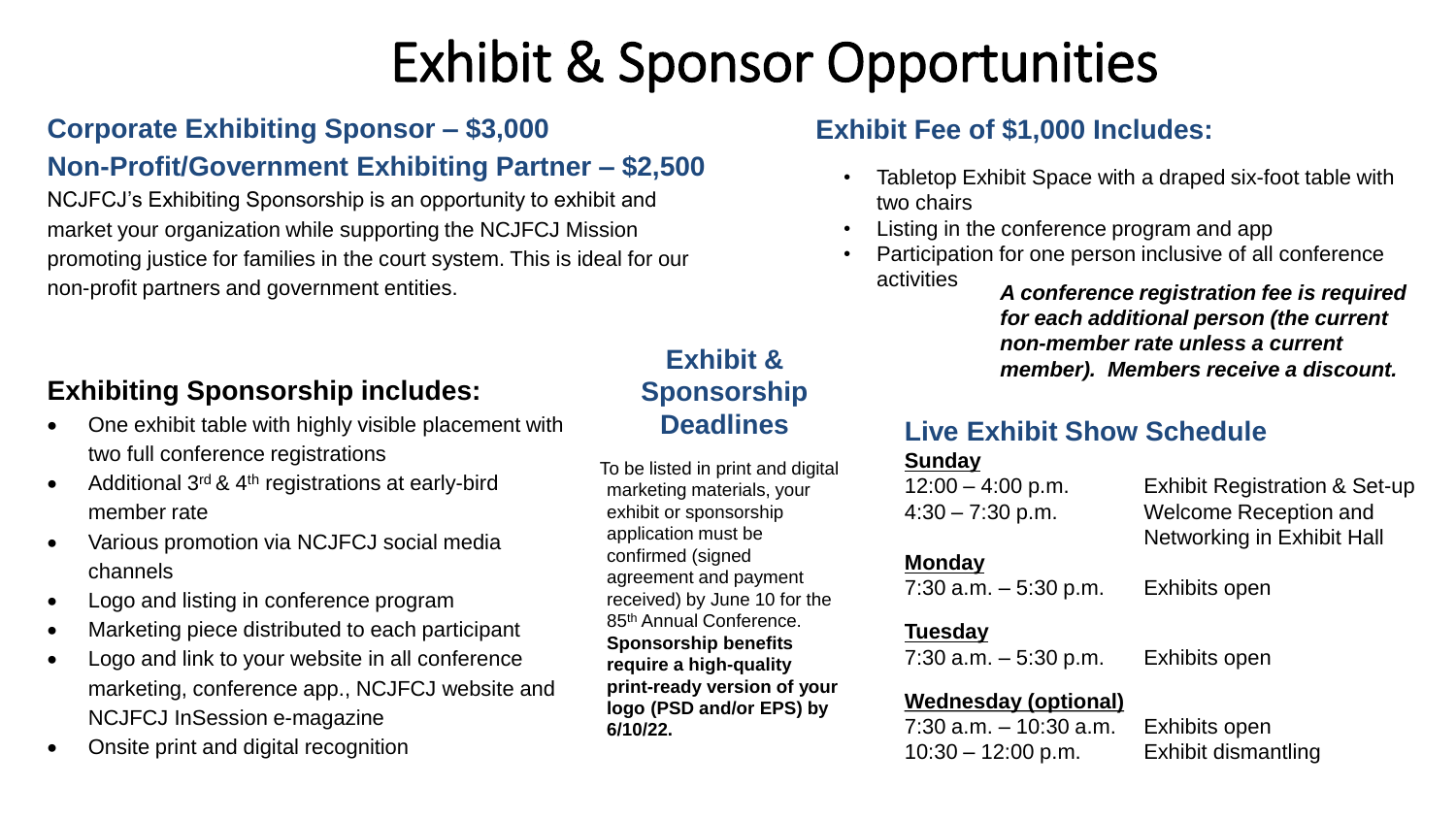**Conference Hotels & Lodging**



## **85th Annual Conference July 17-20, 2022**

Nugget Casino Resort 1100 Nugget Avenue Sparks, Nevada 89431 775.356.3300

Rate: \$99 + tax (single or double occupancy) Visit [http://www.ncjfcj.org/8](http://www.ncjfcj.org/)5th-annual-conference to book your hotel room. Space is limited. Rooms are available on a first-come, first-served basis. Early hotel reservations are highly encouraged.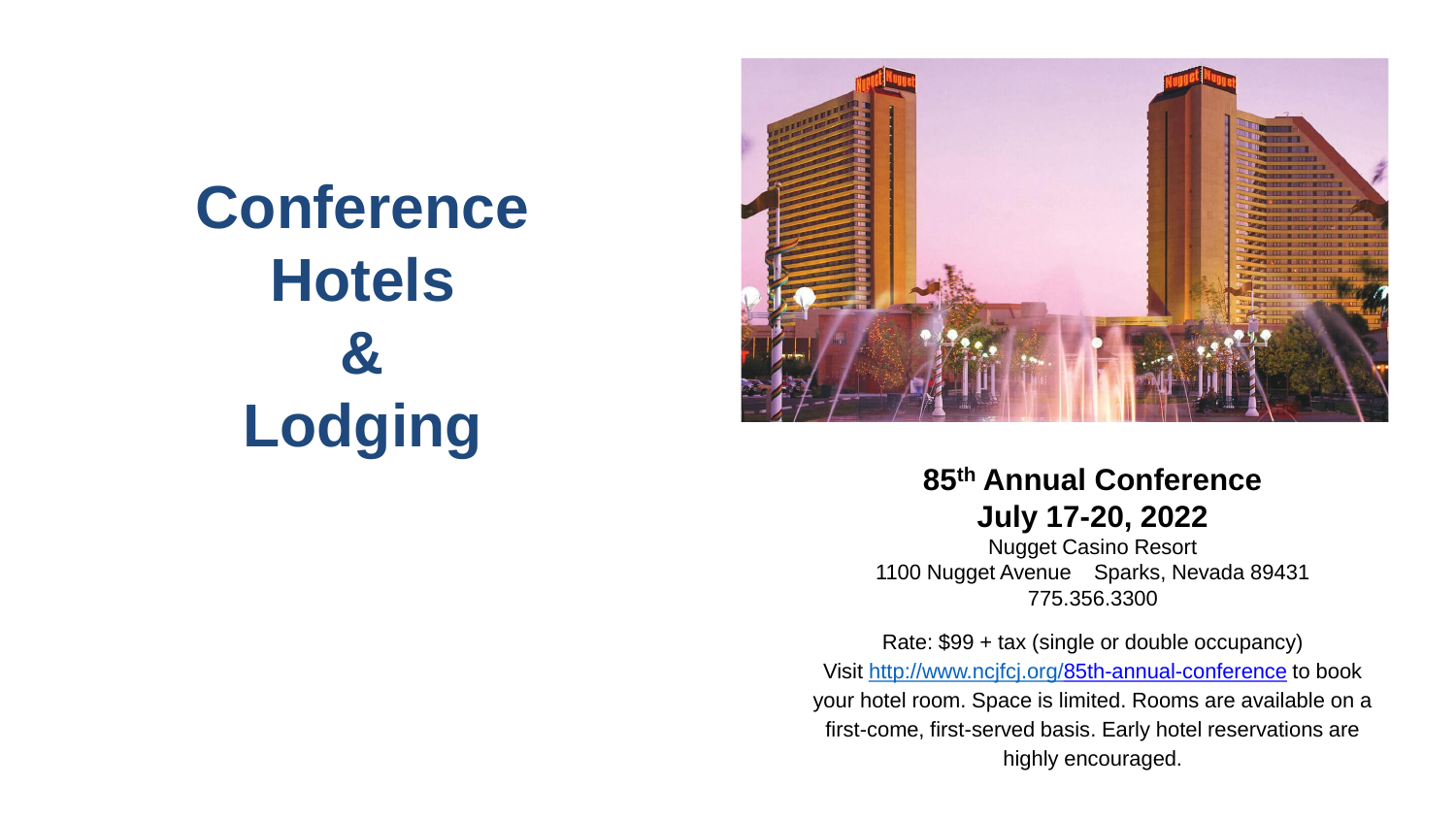# **Conference Program Advertising**

The conference program is limited to the program schedule, faculty, exhibits, and your advertisement, and is included in the registration materials distributed to each of the more than 650 conference participants.



## **Advertising Options and Pricing**

#### **Submission Guidelines and Deadline**

- Ads must be submitted in print-ready format (high-resolution 300ppi print-quality PDF file with graphics and fonts embedded)
- Please include 0.125" bleeds on all sides
- Payment and file must be received by **June 10,** to be included in the conference program guide

### **Conference Program Sponsor - \$5,000** *(per Conference)*

Sponsoring the conference program includes a full-color, full-page premium placed ad. Additionally, your company will be listed on the sponsor acknowledgement banners and in all onsite digital signage.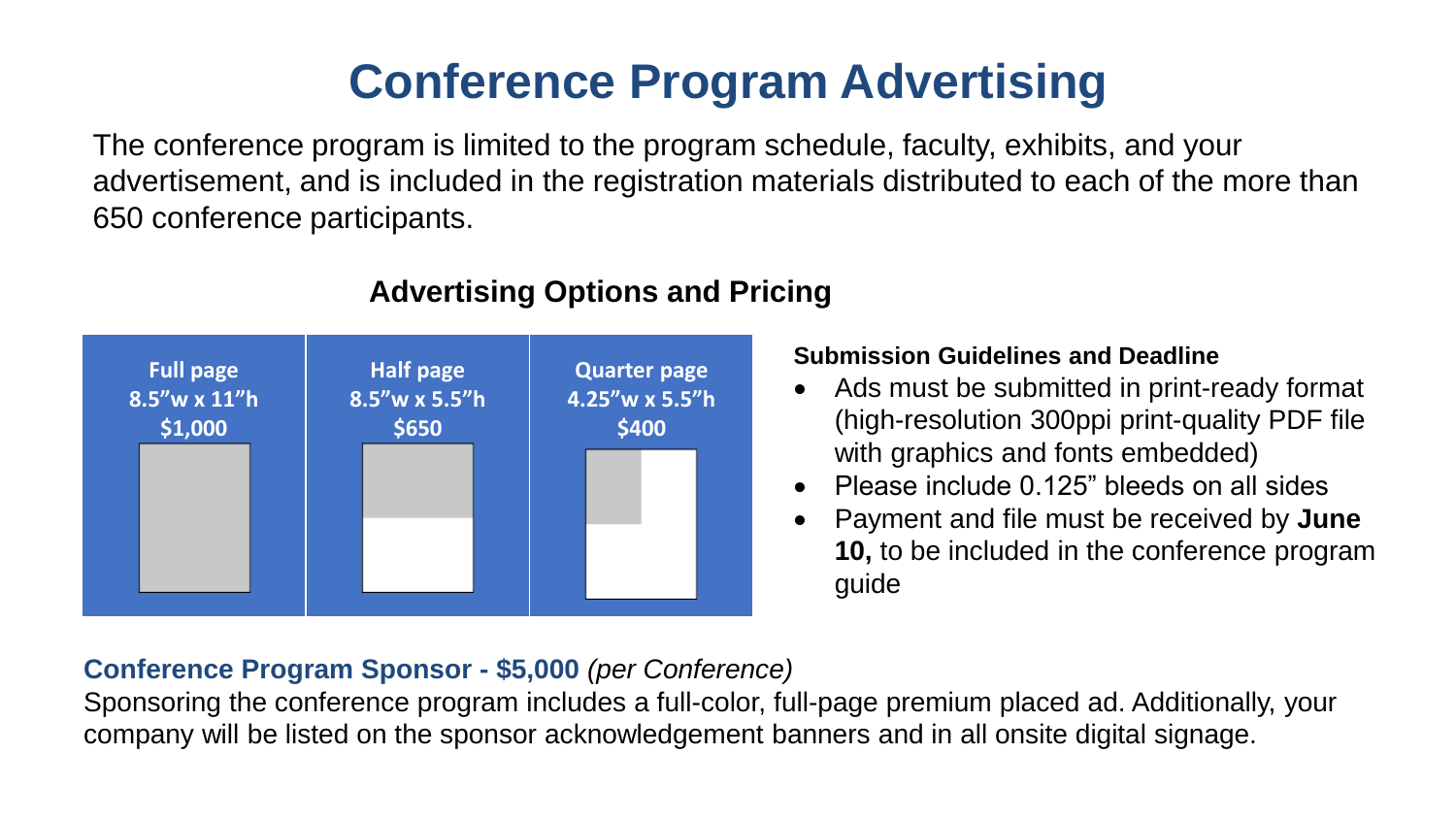# **Additional Exhibitor Information**

#### Exhibit Area

Our conference activities, including Registration, Exhibits, Sunday Reception, General Session, Workshops, and special events will be located in the individual Conference designated hotel. Exhibits and hospitality will be located near the meeting rooms whenever possible. At any time prior to the start of the conference, the NCJFCJ reserves the right to relocate the exhibit area in order to meet the needs of the educational component of the conference.

#### Exhibit Assignments

Exhibit space will be assigned at the discretion of the NCJFCJ, taking into consideration the level of sponsorship, order of registrations received, size and necessary placement of such exhibits, as well as the best interest of the overall conference attendees.

#### Use of Exhibit Space

Exhibitors must confine all demonstrations or promotional activities to the limits of the exhibit space. Interference with the light and space of other exhibitors is prohibited. All sound equipment and noise must be kept at a low level that will not disturb the conference and/or other exhibitors.

#### Exhibit Acceptance

The NCJFCJ reserves the right to accept or reject exhibitor, sponsor and/or advertising applications based upon space limitations, relevance, appropriateness, timeliness, or other similar criteria. Participation in this program implies acceptance of the terms and conditions listed herein.

#### Service Contractor, Shipping, Additional Furniture, Electricity, etc.

Instructions and information regarding shipping, electricity, furniture, audiovisual, and Internet service, will be forwarded to registered exhibitors as it becomes available. All exhibitors must abide by existing labor agreements and regulations covering the use of these services. Please do not send materials/shipments to the hotel until instructed to do so by NCJFCJ.

#### Payment Policy

Payment is due at the time of application. Confirmation and receipt is sent upon approval of application and after payment has been processed. We are unable to refund any processed sponsorships.

#### Indemnity Clause

Exhibitor assumes the entire responsibility and liability for losses, damages and claims arising out of injury to persons or damages to exhibitor's displays, equipment or other property brought upon the premises of the Hotel and agrees to indemnify, defend and hold harmless NCJFCJ, the Hotel and their owners, servants, agents, and employees against all claims or expenses for such losses, including reasonable attorney's fees, arising out of the use of the Hotel or its owners, servants, agents, and employees.

#### Security and Insurance

Security will **not** be provided by NCJFCJ or by the hotel properties. Please do not leave valuables unattended.

The Exhibitor understands that neither NCJFCJ nor the hotel properties maintain insurance covering the Exhibitor's property or lost revenue and it is the sole responsibility of the Exhibitor to obtain such insurance.